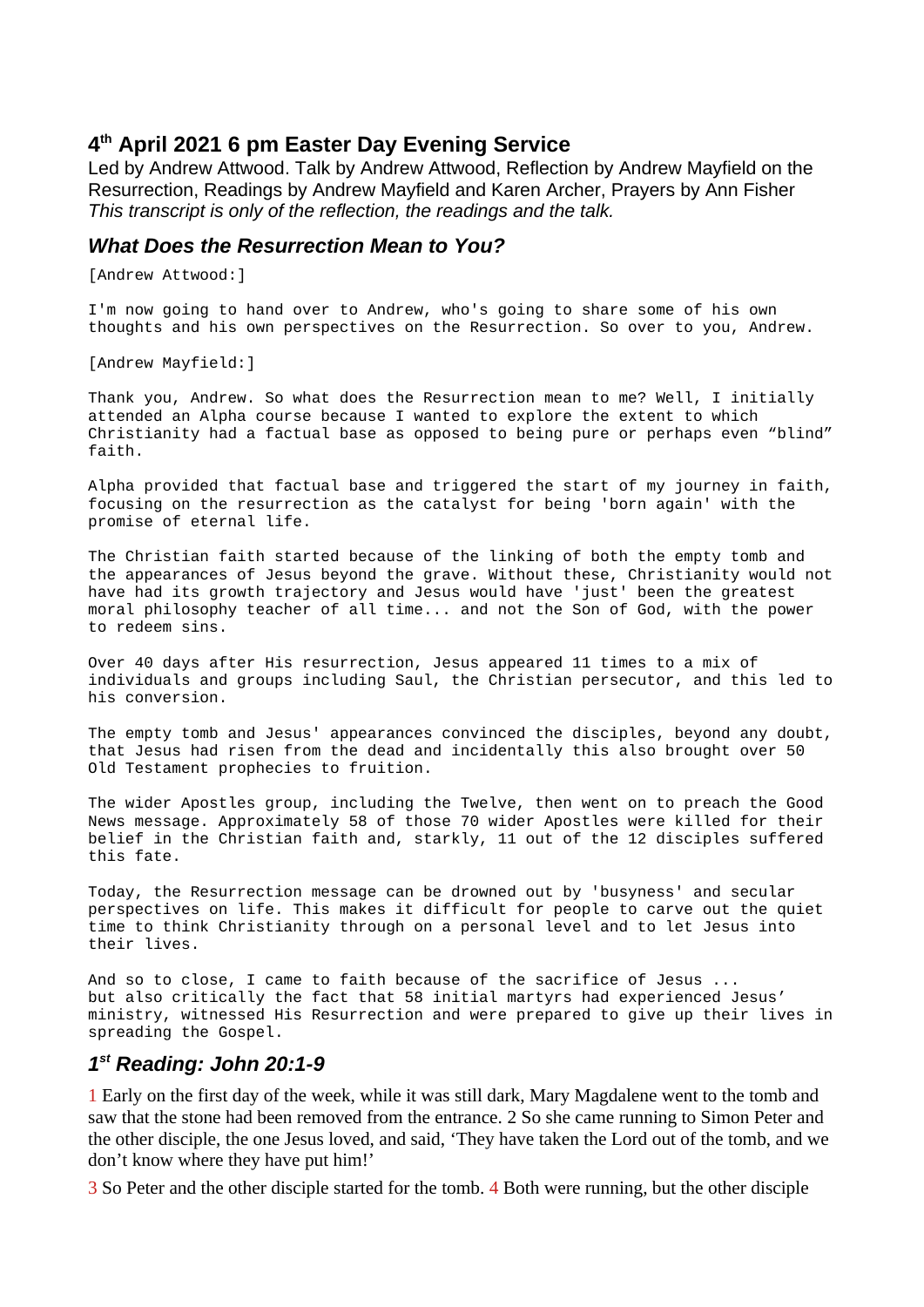outran Peter and reached the tomb first. 5 He bent over and looked in at the strips of linen lying there but did not go in. 6 Then Simon Peter came along behind him and went straight into the tomb. He saw the strips of linen lying there, 7 as well as the cloth that had been wrapped round Jesus' head. The cloth was still lying in its place, separate from the linen. 8 Finally the other disciple, who had reached the tomb first, also went inside. He saw and believed. 9 (They still did not understand from Scripture that Jesus had to rise from the dead.)

# *2 nd Reading: John 20:11-18*

11 Now Mary stood outside the tomb crying. As she wept, she bent over to look into the tomb 12 and saw two angels in white, seated where Jesus' body had been, one at the head and the other at the foot.

13 They asked her, 'Woman, why are you crying?'

'They have taken my Lord away,' she said, 'and I don't know where they have put him.' 14 At this, she turned round and saw Jesus standing there, but she did not realise that it was Jesus.

15 He asked her, 'Woman, why are you crying? Who is it you are looking for?'

Thinking he was the gardener, she said, 'Sir, if you have carried him away, tell me where you have put him, and I will get him.'

16 Jesus said to her, 'Mary.'

She turned towards him and cried out in Aramaic, 'Rabboni!' (which means 'Teacher').

17 Jesus said, 'Do not hold on to me, for I have not yet ascended to the Father. Go instead to my brothers and tell them, "I am ascending to my Father and your Father, to my God and your God."'

18 Mary Magdalene went to the disciples with the news: 'I have seen the Lord!' And she told them that he had said these things to her.

This is the Word of the Lord **Thanks be to God**

# *Talk*

[Karen:] And now we go to Andrew for his talk.

[Andrew:] Thank you very much. Thank you so much guys for the reading, I don't know about you, but John's Gospel is so dear to my heart, this is probably the gospel that meant the most to me when I first became a Christian. And this particular episode is so moving. Once again, let's pray before I speak.

Father God, as we look into the extraordinary mystery, the extraordinary reality of Jesus' resurrection, would You touch us with Your Holy Spirit, so that we don't just hear with our ears, but that we discern with our spirit what it is You want to show us today. In Jesus' name. Amen.

So I wanted to talk about these two different sections that we have in this account, John 20 from 1 to 10 and then the remainder all the way through to verse 18. Now I wanted to emphasise the nature of these eyewitness details. John's Gospel in particular spends a huge amount of time on Jesus' last week. And so we have lots of details around the Resurrection too. John tells us that it was dark when the women arrived, and that the stone had moved. And then we hear about disciples running back and forth. It's interesting that the other gospels mentioned three others who were with Mary, and we get a kind of a glimpse of it when she's telling the disciples about the news: she says, "We don't know where they've laid His body." All of the different gospel accounts do fit together, even though they're told from slightly different perspectives.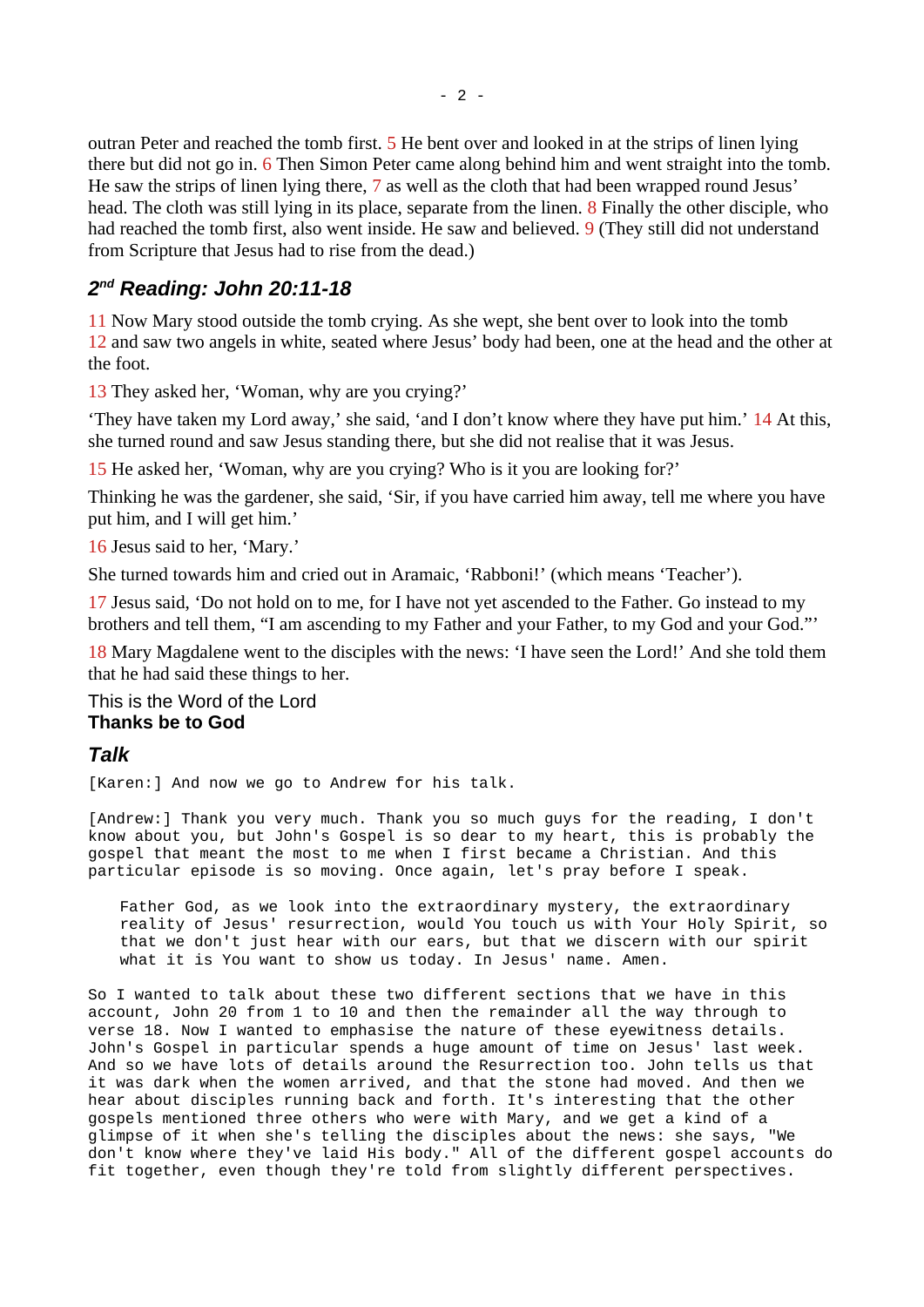Why had Mary and the other women gone to the tomb? The inference is that they'd gone there to complete the anointing of Jesus' body. Presumably, the people who had done it in the first instance had only done a partial anointing, because it was near Passover and so they did a basic job and then closed the tomb up. So you get these kinds of details: they're coming back to complete it, fully expecting to be dealing with a dead body: that's the natural inference. And then we have this dramatic experience that the tomb is no longer occupied. We have a tomb empty and we have Mary running back and telling the disciples. "They have taken the Lord out of the tomb and we do not know where they've put Him." And so that is sufficient to make Peter set off running.

It's intriguing, this little detail again from John personally, where it talks about the disciple whom Jesus loved, which is probably John, and Peter both heading off. And Peter goes first, but this younger John, probably younger maybe by 10 years or so, outruns Peter and get there first. And so he bends over and looks in, but he doesn't go in. He doesn't go in. Why, why is that? They both have to see for themselves, but he sees the cloths, he peeks through the door and he sees the cloths. Perhaps John is nervous of going in because he thinks the body is still there. But what happens when Peter arrives? Straight into the tomb. Typical Peter. It also talks about them bending down to go in: these little phrases do give another smack of eyewitness accounts, giving the strong indication of Jewish doorways or openings into tombs, there were only about, say, four feet high. So inevitably they'd have to bend down to get in. And the other disciple didn't go in at first, only Peter went in. I think Peter's kindof categorised all the way through the Gospels as being the one who speaks without hesitating, perhaps sometimes a bit headstrong.

And then from John you get this extraordinary focus on the linen cloths. It is extremely fascinating why John would labour the point of the cloths lying there. He said, "Peter saw the strips lying there, as well as the burial cloth that had been around Jesus' head: a cloth folded up by itself, separate from the linen. And then only, finally, would the other disciple go in. Let's just kind of think again for a moment about these linen cloths. Why would that be significant? Consider the circumstances of Jesus' death. Jesus had been lacerated and flogged within an inch of His life, so He would have been bloodied and cut all over His body because of the flogging. Not only that, He would have had blood all over Him from head wounds, hand and feet wounds, as well as a wound from His side. So this is a fairly remarkable amount of wounding on a corpse that is then wound by linen cloths. And it's two days later, it's kind of, you know, several hours later, laid in a cold stone tomb. Okay. These cloths now here, orderly and the headwrap is kind of separate. It begs questions, it begs all kinds of questions. How on earth did these cloths get removed from the body? Think about it. One of the common queries that people have raised about the empty tomb is that somebody else had taken the body: that's the most logical, common-sense presumption, but if that was true, if the body had been taken by somebody else, why would there be cloths left behind, and particularly difficult-to-remove cloths, cloths that would be kind of glued to the corpse through spices and blood. This would have been a real mess, it's a real tangle. And yet, according to the text, they're left in an orderly manner. That's very, very difficult to do. John also emphasises the idea of this headwrap thing separate, but it was in the same place where the head of Jesus has been, and you get this very poignant phrase that John finally goes in and looks at the cloths. And it says, "He saw, and he believed."

What was it about the cloths, this particular view, that caused John to believe? From his sight, he could see the body of Jesus had somehow been removed from the cloths without them moving. He didn't understand it from Scripture yet, but from just looking at it, it was clear that miraculously the body was no longer bound, but the cloths were left exactly where they had been wrapped around Him. John believed. What about you today? What about you? Are you at a place of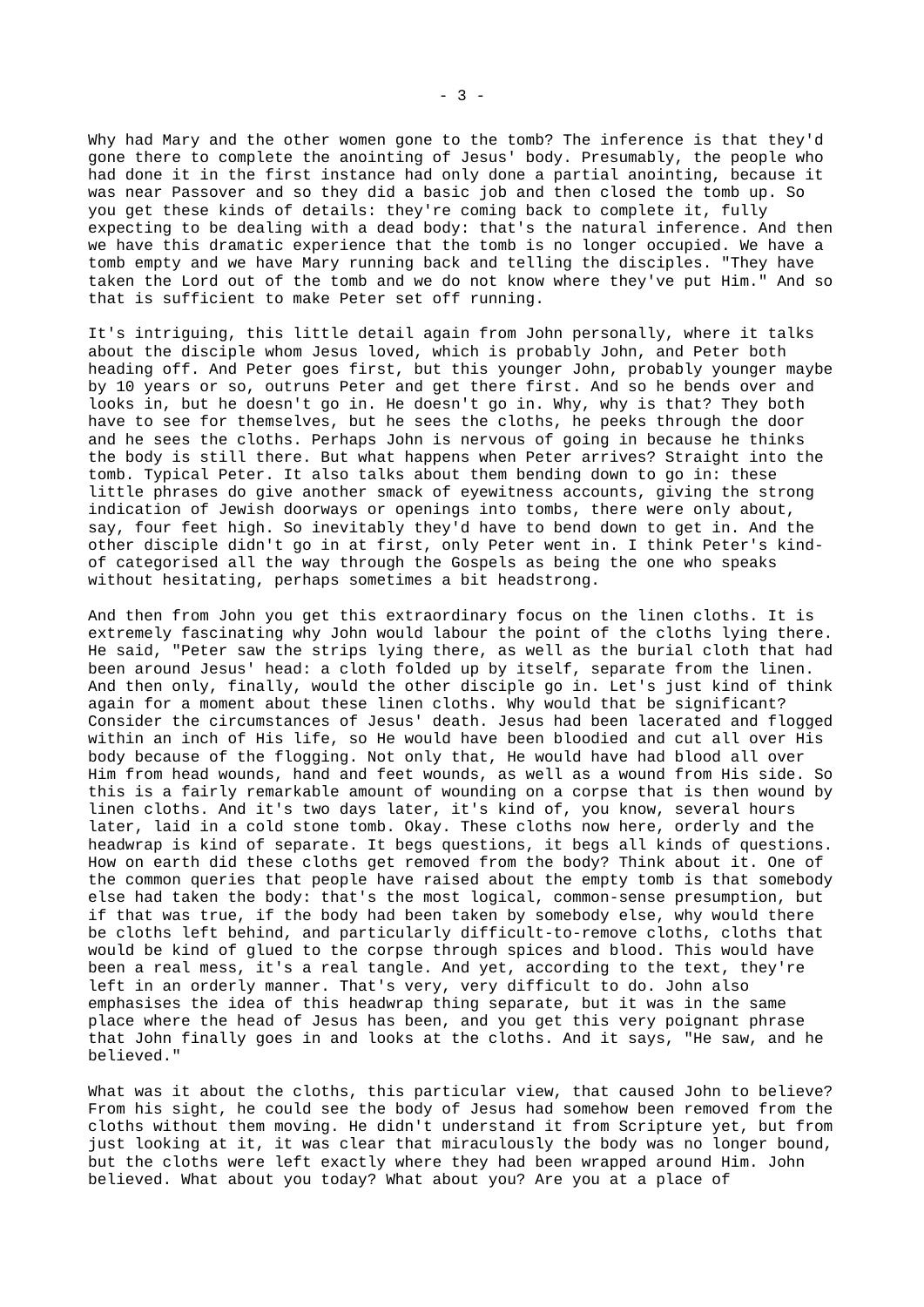scepticism? Are you at a place of questioning? Are you at a place where you're beginning to look and see and believe?

Inevitably, the first witnesses to the Resurrection were shocked and disturbed and confused, and it was only later that they were coming to conclusions about the Resurrection of Jesus. Fortunately, like Andrew said earlier, Jesus Himself explained the meaning of the Resurrection when He appeared to them and spoke with them. But we find in Romans and in Thessalonians clear descriptions from the apostolic writings as to what the Resurrection means. Romans [1](#page-3-0) verse  $4<sup>1</sup>$  says this,

[He] was declared to be Son of God with power according to the spirit of holiness by resurrection from the dead, Jesus Christ our Lord.

In other words, His life from death proved who He was, it proved His identity as being the Son of God. It also says in Thessalonians that the Resurrection has meaning for ourselves. It means that this resurrection of Jesus is a foretaste of something that we don't experience. 1 Thessalonians 4 verses 14<sup>[2](#page-3-1)</sup> onwards says,

For if we believe that Jesus died and rose again, even so God will bring with Him those who sleep in Jesus.

So, this has to do with us, as well as Him. The resurrection of Jesus is a first fruit, a foretaste.

Now let me move on to this second section that Karen read to us from verses 11 through to 18. In this particular section, John draws us into the high emotion of the scene, and the high emotion of both loss, confusion, and then exhilaration. Mary weeps. John doesn't pull any punches here, he talks about the strong feeling that wracks through Mary Magdalene. We know from other references in other gospels that Mary was someone who had been set free from things that bound her in the past. So Jesus was a very tangible saviour to her. Someone who had given her a complete new lease of life, a complete fresh start. And so to have Him so rudely and dramatically dragged away and taken from her was completely destroying, soul-destroying. Hence her tears. But Mary hasn't faded at all in her devotion to Him, even though He's been crucified and buried. She needs to know for herself. She wants to go, she's there to anoint the body, and inevitably when she sees that the stone has been rolled away, she needs to go and find out for herself. And so Mary looks in, she bends down through the narrow door. And she sees something different. This time, instead of it being the cloths that's the main focus, it says that she saw two angels. And it says they were seated, one at the head and one at the feet, where Jesus had been previously. What on earth is John referring to here when he makes this picture for us? An angel at the head, and an angel at the feet. The most obvious reference from Old Testament language is that picture we have in the Tabernacle of what was called the Mercy Seat. This is one of the sacred parts of the Holy of Holies; and carved over the top of the Mercy Seat were two cherubim: one here and one here, bent over the Mercy Seat. And we have a similar scene here, that Mary is looking at, she looks at two angels at the head and the feet over the place of mercy.

They're almost pointing probably to the cloths, and they're begging the question saying, "Well, why are you crying? Why are you upset?" They ask the woman, "Why are you crying?" and she speaks to them: "They have taken my Lord away," she says, "I do not know where they've put Him." Now it's intriguing to know what she would be making of who she's speaking to, but her emotion is so strong, her feelings are so deep, that she can't even think straight about who these people are. You can almost imagine the angels pointing at the cloths, and then perhaps even beginning to focus on Jesus, who is just outside.

<span id="page-3-0"></span><sup>1</sup> [NRSV], [KJV], [NKJV] ...

<span id="page-3-1"></span><sup>2</sup> [NKJV]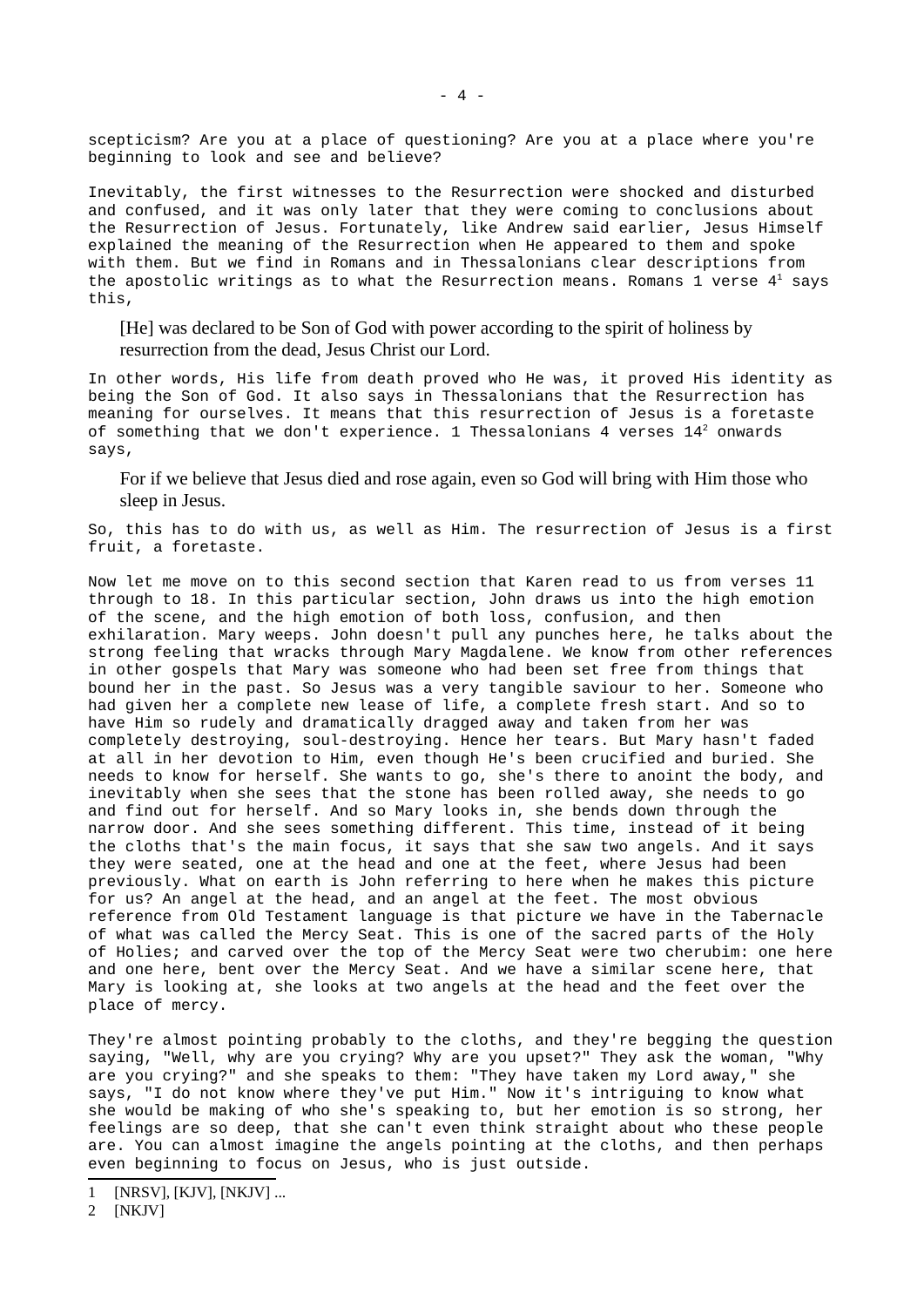Have a think for a moment about what Mary couldn't focus on. She was so distraught, she was so upset, her vision was blurred, her sense of focus was distracted. What is it at this time that you are focused on? What is it that takes your attention away? What is it that pulls you away from looking in the right place? I do wonder in these verses that the angels turn their heads as a way of kind-of nudging Mary to turn round. And finally, she hears a voice. She hears a voice and the voice is this: "Woman," He says, "Why are you crying?" He's echoing the same kind of question from the angels, asking, "Who is it you are looking for?" He said that she thought He was the gardener. Maybe it's because of her tears, maybe she can't recognise Him. Maybe there is something slightly different because He's now raised. But Jesus is gradually, gradually breaking through the grief of Mary. She still can't quite see Him yet, but she's beginning to see something that she hadn't seen before.

I remember when I first became a Christian, I remember the first words I ever discerned Jesus speaking to me. He said my name, "Andrew, you've finally come home." It's crystal clear in my memory. Even though this is over 30 years ago, I can still remember, a sense of Jesus being with me, which was a tremendous shock at first, but He said my name. This is profound. Verse 16, Jesus said to her, "Mary." He said her name. And this changes everything. Jesus didn't really reveal Himself to Mary by telling her who *He* was, but by telling her who *she* was to Him. "You're my Mary. You are my Mary." "Mary!" He can speak to her like this because He knows her. I could hear Jesus' voice, because He knew me, so He could say my name, "Andrew."

There's some tremendous poetry about this encounter between Mary Magdalene and Jesus at the tomb. You may remember all the way back to the beginning of the Old Testament, in the Garden of Eden, you have a different story. There's a man and a woman there, you have Adam and Eve there. And they were sent out into exile in sorrow because of their betrayal, because of their neglect of God's commands. And yet now in *this* garden there is the second Adam speaking to another woman, speaking her name. And finally, humanity is finally comforted and restored. Mary blurts out, "Rabboni!" which means 'teacher'. You can just see her welling up, her eyes finally clear, her heart open. She knows it's Him, and you have this intriguing verse, verse 17<sup>[3](#page-4-0)</sup>:

Jesus said, "Do not hold on to me, for I have not yet returned to the Father."

Can you picture it? Can you picture Mary clinging to the one that she thought she had lost, a loving embrace, it's like back from the dead, literally! How might you have felt to have Him returned to you?

And yet Jesus is not constrained by Mary's affections, He loves her dearly, but He has things to do. He needs to be elsewhere, and He will see her again later. So that will be fine. He commissions her. This is beautiful. I sometimes find myself so moved by the countercultural brilliance of Jesus. She's instructed to tell the brothers<sup>[4](#page-4-1)</sup>:

"Go instead to my brothers and tell them, 'I am returning to my Father and your Father, to my God and your God.'"

In the other accounts of the gospels, Jesus encourages her to arrange a meet-up with the apostles so that they can see Him like she has seen Him. What does that mean? It means that Mary Magdalene is an apostle to the apostles. This is the most prestigious role anyone could possibly have. She is the first clear eyewitness of the risen Jesus Christ. And she, a woman, whose testimony would have been disregarded by Jewish culture, is the first that Jesus chooses to go and inform the ones who would also tell the story. This is a classic telltale

<span id="page-4-0"></span><sup>3</sup> [NIVUK 1984]; the Greek has ἀναβέβηκα – I have [not] ascended – instead of 'returned'

<span id="page-4-1"></span><sup>4</sup> Continuing John 20:17 [NIVUK 1984] – same verb.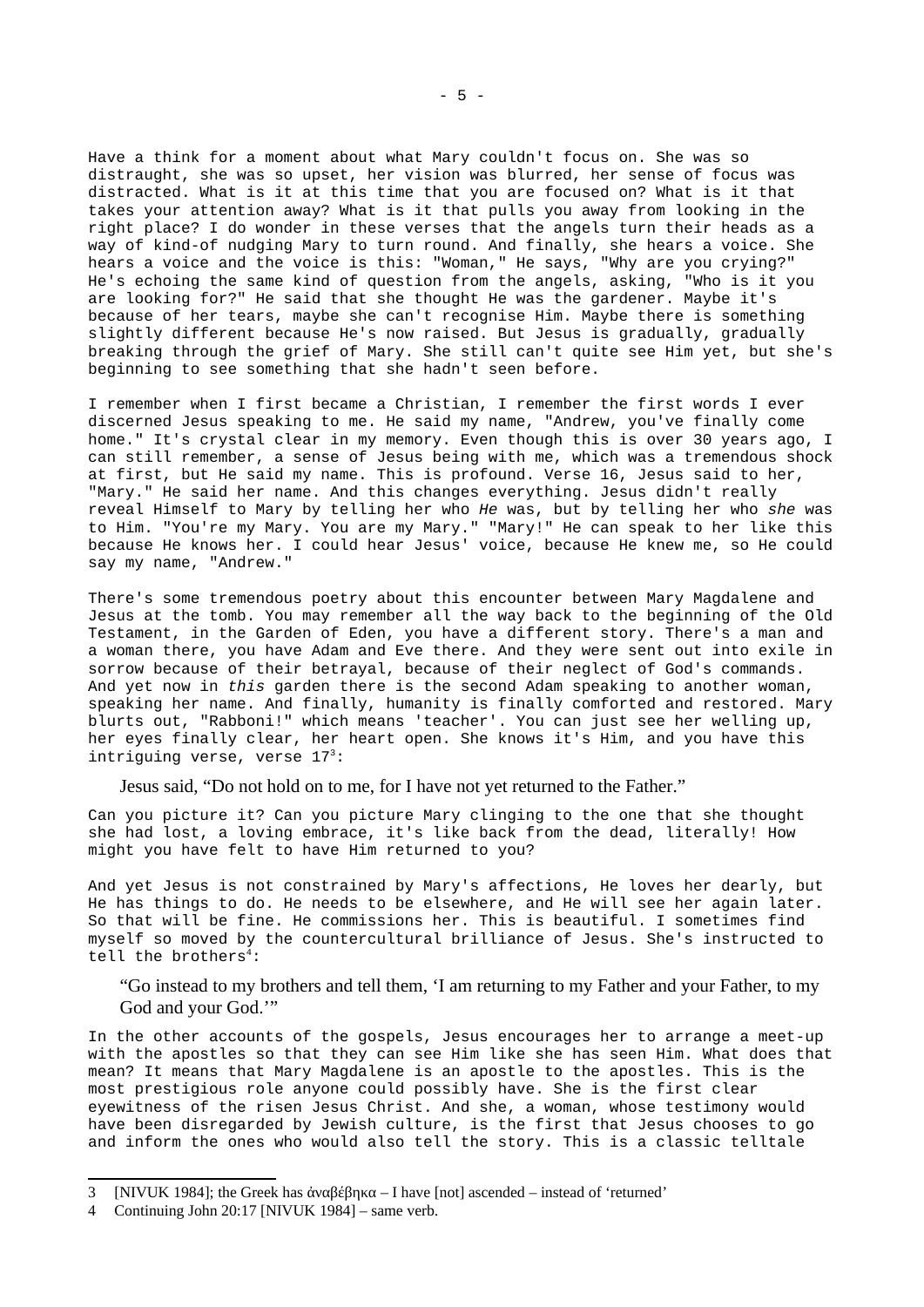sign of historic accuracy: no-one would ever dream of making up a female witness in this kind of crucial story.

So even though all the others have fled, Jesus calls them His brothers. He says, "Go and tell my brothers." Even though they had neglected Him, Jesus still calls them His brothers. And you got a little glimpse, as well, of the Ascension. "I've got to ascend, I've got to go to my Father." This is a small indication that we are now in an entirely different kind of relationship with matter. This is a new body that Jesus was raised in, and it was made out of His old body, but it's a new body, that is imperishable. Go read 1 Corinthians 15 if you want to find out some more detail about the nature of resurrection body, but it's to do with separation from decay: death no longer has any kind of power over it. All of us know, we kind-of get old, we get wrinkly, our joints hurt, we get sick, we eventually die. And yet the resurrection of Jesus, none of this now applies to Him, none of this applies to His body, so the only future He has is ascension into the heavenly dimension, never to die again.

I don't know how this makes you feel. Do you approach the Resurrection in a clinical way, just looking for evidences, just looking for details, so you can put it into the right box and say "I now understand," or is there an element of this that touches you at a heart level? We have the details of the first part of this reading, but then we have the emotion of the second part. And I'll be honest with you, I find this section kind-of breaking my own heart. I find that every year, every time I come across the death and resurrection of Jesus, there is a tearing that happens inside of me, because I know that His death is to do with how I am. He died because of what I'm like. But I also know, and this is the sweetness in the pain, His Resurrection is to do with how He is, regardless of what I'm like. There is no one, there is no one like Jesus, He is more. He is beyond, He's over and above, higher than anything we could ever imagine, more loving, more gracious, than we can dare to believe.

And I would say this to you today, on this Easter Sunday, just like Mary, He knows your name, He knows your name, He knows your story, and He wants to speak with you.

#### *Prayerful Response / Application*

So as I draw to a close, I just want to have a moment to respond to this amazing Easter message. Can we just be quiet for a moment. Let's just be quiet.

When John looked in at the tomb, he saw the cloths and he believed. Just be honest, before God, where are you in believing?

Perhaps at this time your vision is a little blurred, like Mary's was when she was distraught. Is your vision foggy, confused at this time? Again, let's be honest with God, where are you in what you can see or not see at this time?

Is it perhaps that you do believe, but you just don't understand. It may be that you're a long-in-the-tooth Christian, or you've just come to hear this for the first time. Are you carrying questions that still have no answers? I want to pray for all of us, wherever we are, that Jesus would meet us now. So let's pray.

Lord Jesus, thank You for Your appearance at the tomb. Thank You, Lord, for the great privilege You gave Mary. But I pray now, by the power of Your Holy Spirit, that You would reveal Yourself again, by the Spirit, to all who are open, all who are soft-hearted. Do reveal Yourself, Jesus, to us.

Lord Jesus, if there are any people who are watching and listening today, who are carrying pain or brokenness, because of loss, would You say their name, and would You place a hand on their shoulder.